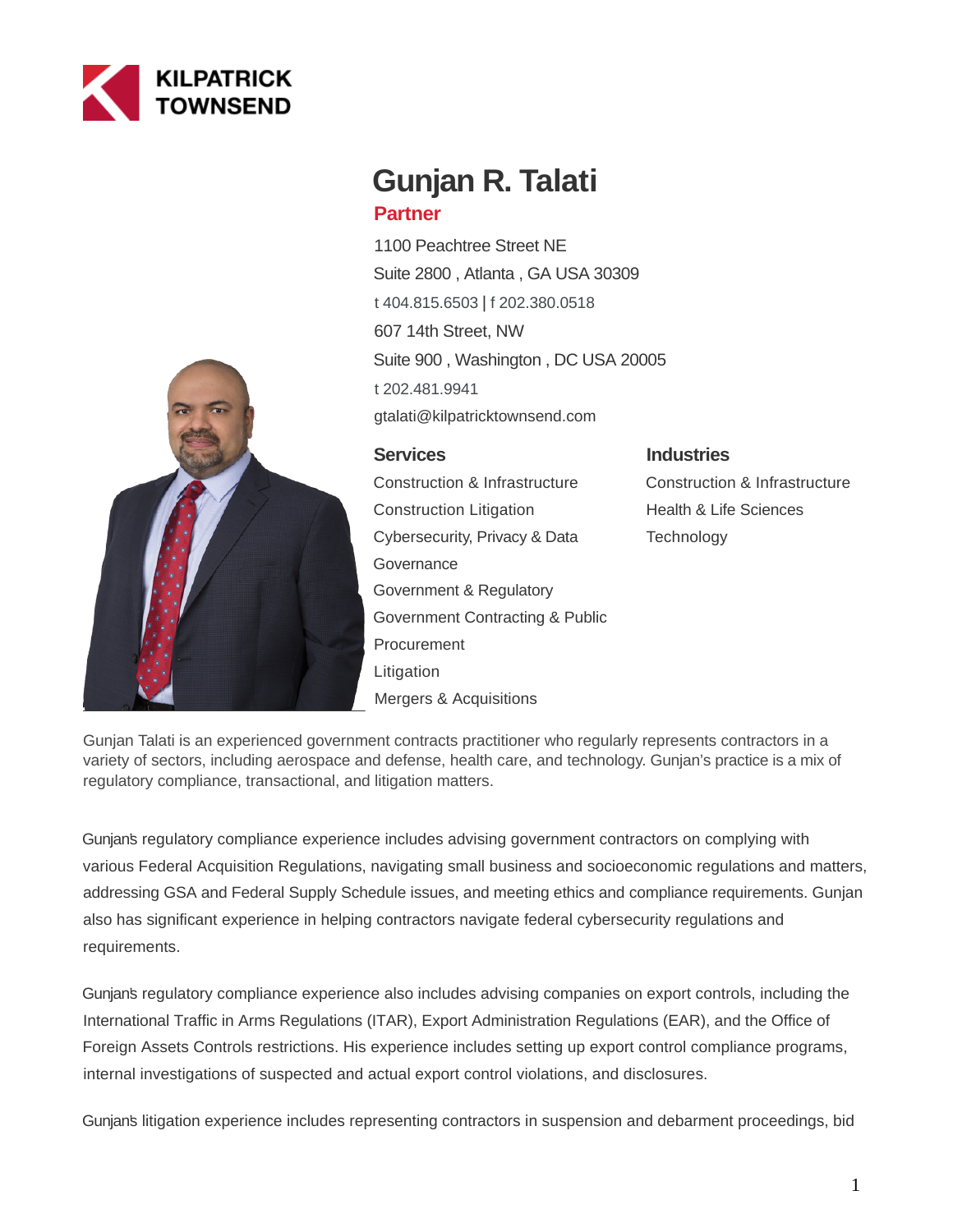

protests, and prime/sub disputes. Gunjan has helped contractors of all sizes through contentious suspension and debarment proceedings before multiple agencies including the U.S. Air Force, U.S. Army, General Services Administration, Environmental Protection Agency, Department of Education, and U.S. Agency for International Development. In 2014, he was named a D.C. "Rising Star—one of 40 lawyers under the age of 40" by the National Law Journal's Legal Times for his suspension and debarment work.

In bid protests, Gunjan has represented contractors of all sizes before the Government Accountability Office, the Court of Federal Claims, and state and local government agencies. In these cases, Gunjan has represented both protestors and intervenors on programs valued from several million to over a billion dollars.

Gunjan's transactional experience includes serving as lead government contracts counsel in contractor mergers and acquisitions. In addition to advising on government contracting issues, Gunjan also advises on Defense Security Service and Committee on Foreign Investment in the U.S. (CFIUS) issues and filings. As part of his CFIUS practice, Gunjan has experience counseling companies in various industries, including aerospace, semiconductors, and biotechnologies on the Foreign Investment Risk Review Modernization Act (FIRRMA). His transactional experience also encompasses drafting and negotiating joint venture and teaming agreements.

Prior to joining the firm, Gunjan was a partner in the Washington, D.C. office of a national law firm where he focused his practice on government contracts, including suspension and debarment, bid protests, small business matters, and mergers and acquisitions. Gunjan's career includes two secondments at Fortune 100 government contractors, giving him a unique perspective on working with particular types of government contractors.

While attending law school, Gunjan was a law clerk for the U.S. Army Office of the Chief Attorney where he provided guidance on government contracts administration and bid protests. He was also an Editorial Assistant and a staff member of the Catholic University Law Review.

Gunjan is listed in the 2022 edition of Chambers USA: America's Leading Lawyers for Business as "Up and Coming" in the area of Government Contracts. He was recognized in 2021 and the seven years immediately preceding as a Washington D.C. "Rising Star" in the area of Government Contracts by Super Lawyers magazine. Gunjan was recommended in 2017 by Legal 500 US for Real Estate and Construction Law. He is fluent in Gujarati, an Indian dialect.

# **Experience**

Saved a construction business from collapse by getting Navy suspension quickly lifted.

#### **Education**

Catholic University of America Columbus School of LawJ.D. (2006)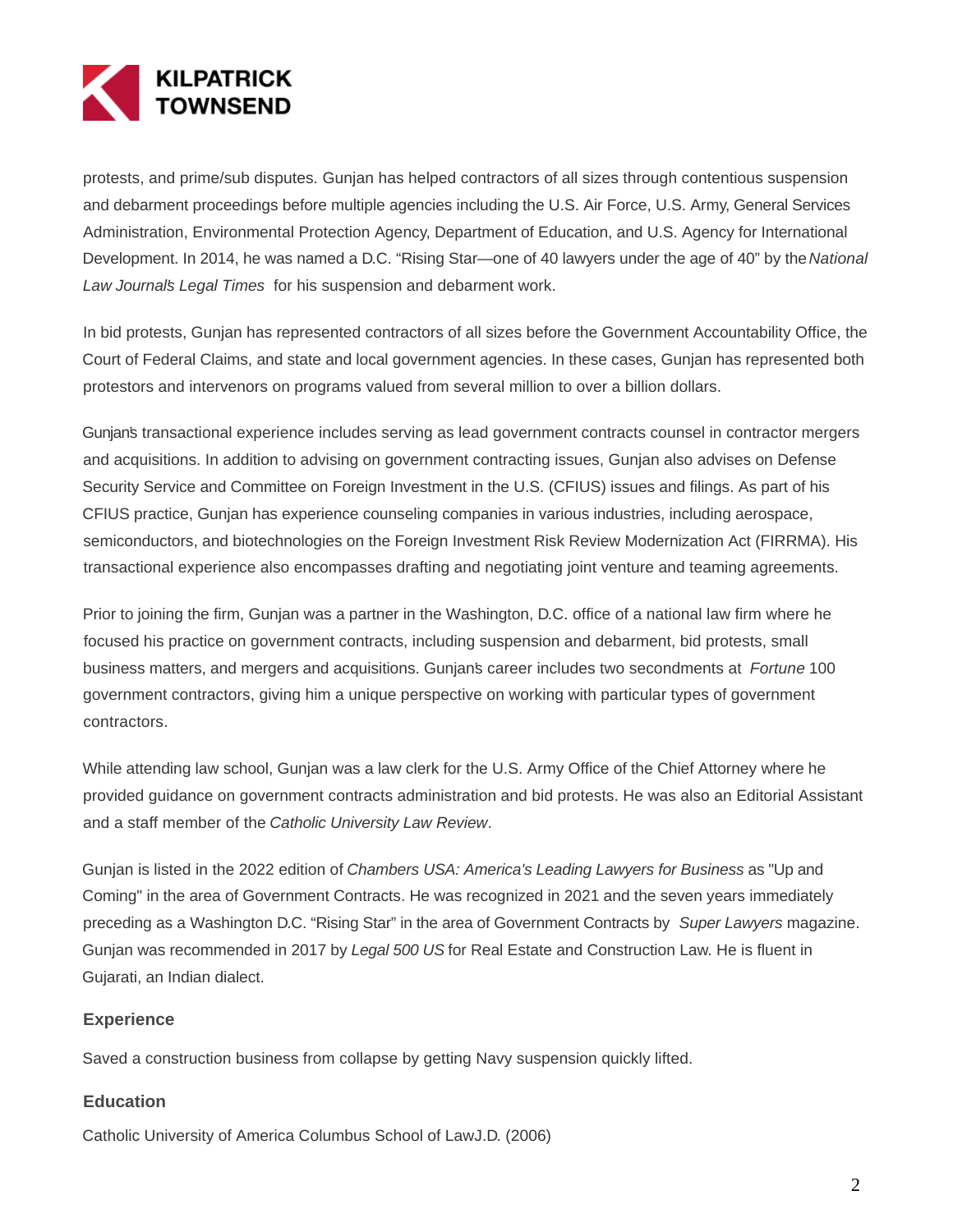

Georgia Institute of TechnologyB.S. (2003) with honors

# **Admissions**

District of Columbia (2008)

Georgia (2019)

Virginia (2006)

# **Court Admissions**

Court of Appeals of Georgia

- Supreme Court of Georgia
- U.S. Court of Appeals for the Federal Circuit
- U.S. District Court for the District of Columbia
- U.S. District Court for the Eastern District of Virginia

# **Professional & Community Activities**

Leadership Council on Legal Diversity's (LCLD) 2020 Class of Fellows, Member

American Bar Association, Section of Public Contract Law, Council Member (2013-2015)

# **Insights**

#### News Releases

Kilpatrick Townsend Attorneys Claim 79 Individual Rankings in 2022 Chambers USA June 2, 2022

# Alert

U.S. Expands Russia Export Restrictions and Sanctions Targeting Additional Services to Russia May 16, 2022

# Alert

International Trade Administration Inquiry Poised to Impose Significant Import Duties on Certain Solar Cells and Modules

April 6, 2022

# Alert

Reference Sheet: Russia/Ukraine-Related U.S. Sanctions